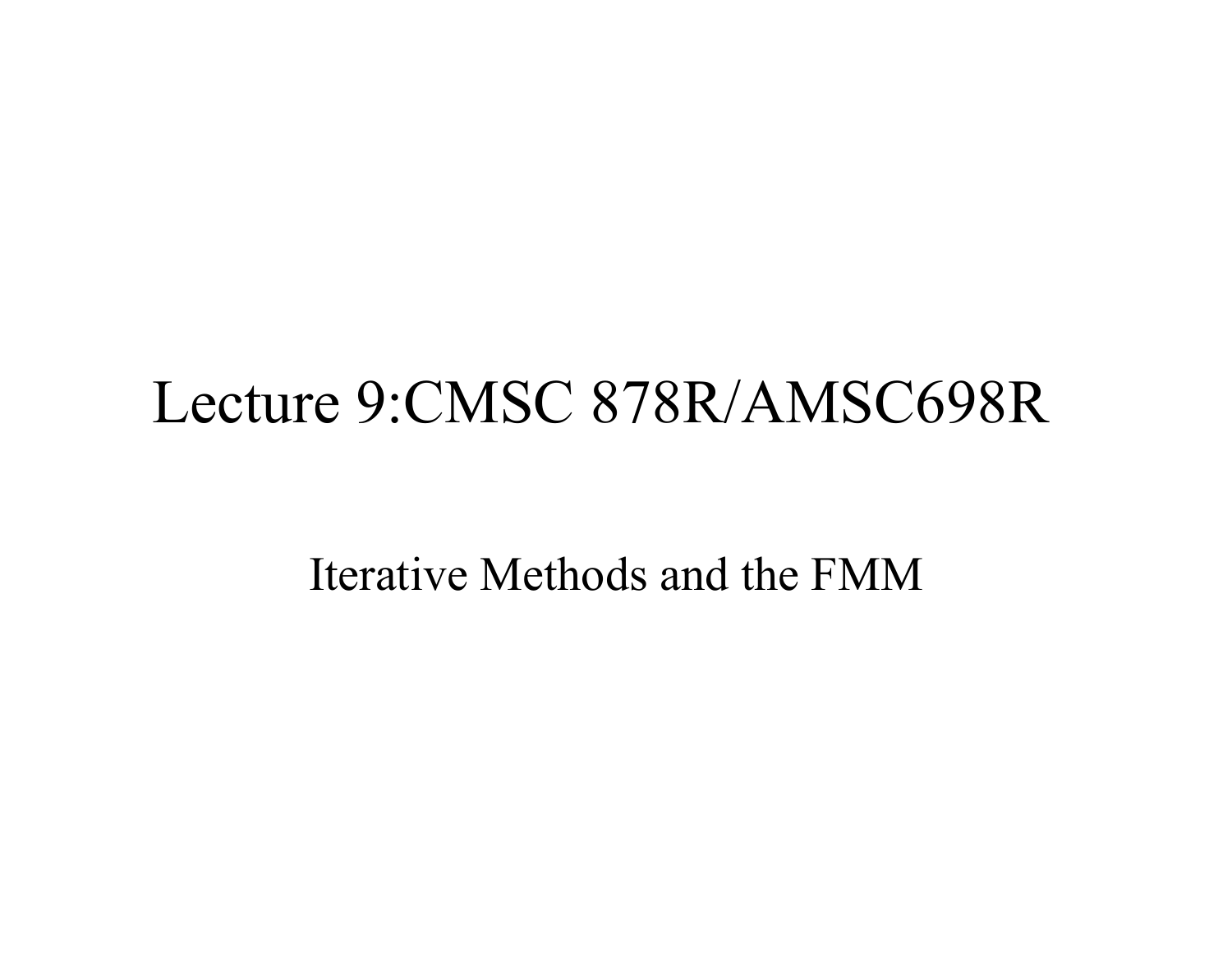### Outline

- Direct Solution of Linear Systems
	- Inverse, LU decomposition, Cholesky, SVD, etc.
- Iterative methods for linear systems Why?
- Matrix splittings and fixed-point schemes SOR, Jacobi, Gauss Seidel, etc.
- Krylov Methods
	- Conjugate Gradient, GMRES
- Convergence and Preconditioning
- Eigenvalue Problems
- Iterative methods for eigenvalue problems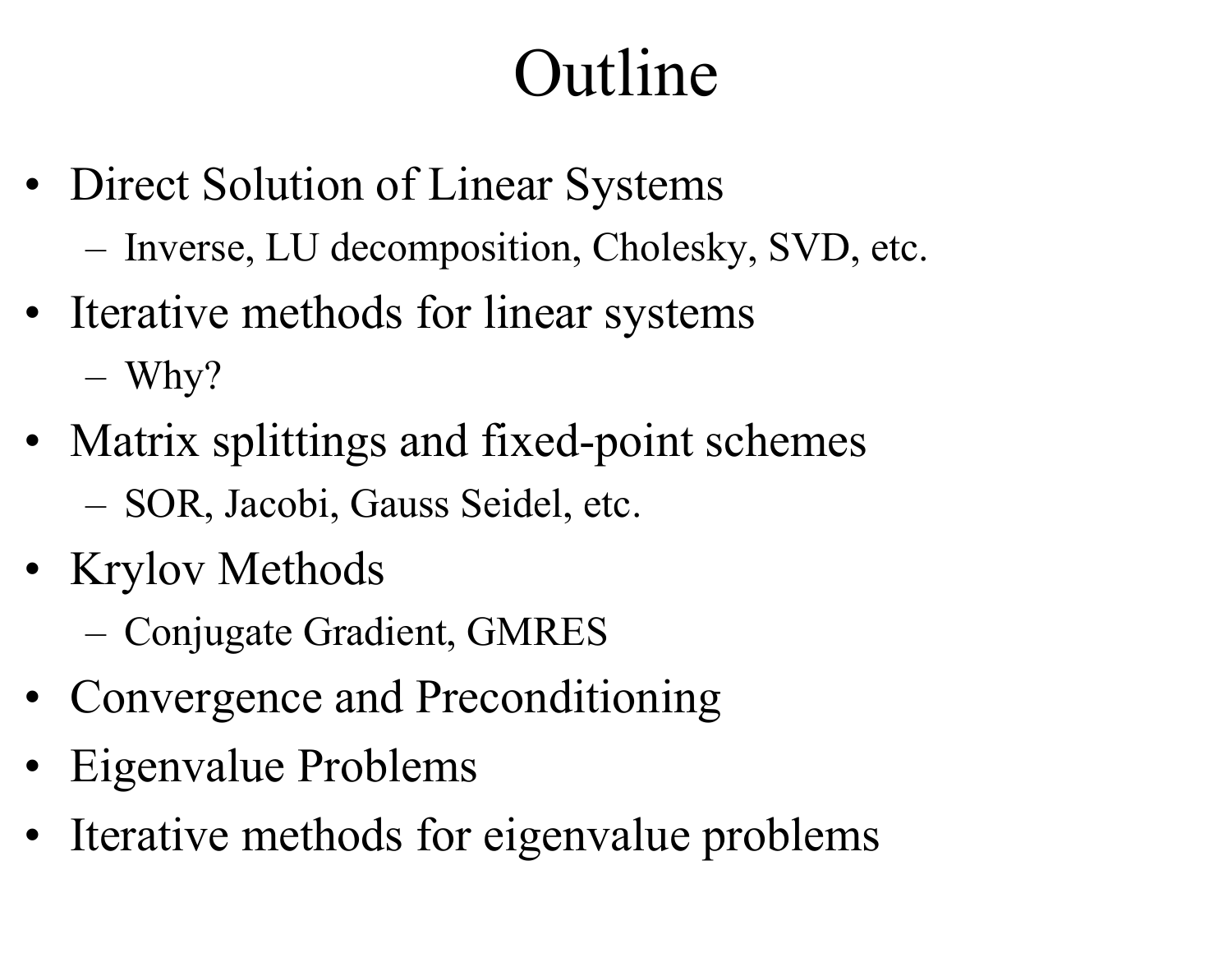# Preliminary Comments

- FMM accelerates matrix-vector multiplication
- $\bullet$ However, most problems require solution of linear systems
- •Goal: See how linear systems can be solved using FMM
- Take home message
	- Iterative methods require matrix vector products
	- Can be written as FMM
	- Some methods can be guaranteed to converge in *N* steps
	- With good guess and clever algorithms may converge much faster
- Philosophy:
	- In general it is better to be a "consumer" of linear algebra
	- Use canned software which asks you to provide a product routine
	- However, with FMM there may not be "canned" or "tuned" software available and we may have to develop our own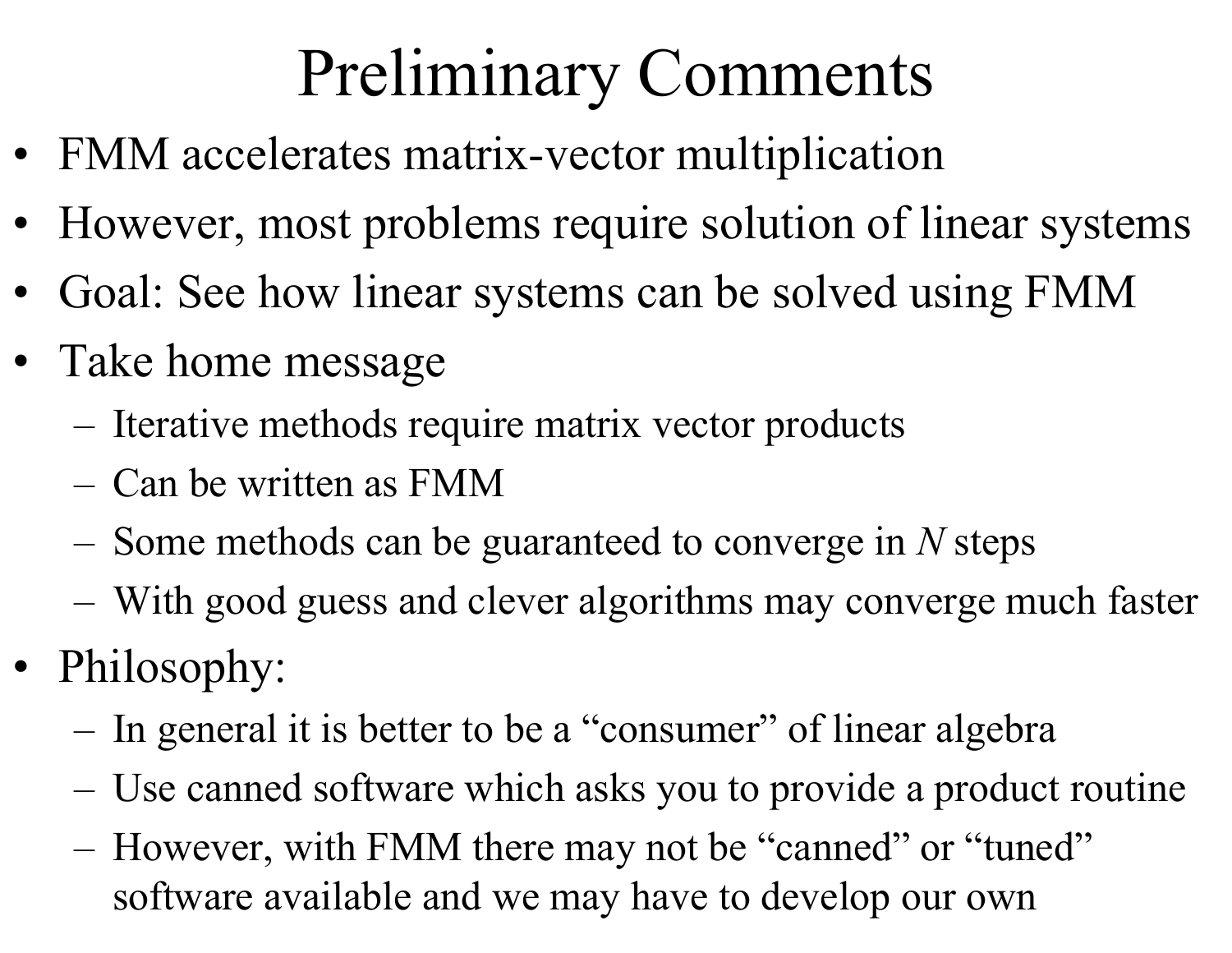### Direct Solution of linear systems

 $Ax=b \rightarrow x=A^{-1}b$ 

- Almost never a good idea to construct inverse to solve
- Computing inverse is more expensive than solving system Computing inverse leads to loss of precision
- Exceptions
	- Analytical expression for inverse can be obtained, e.g.,Sherman Morrison Woodbury

 $(A + \mathbf{u} \otimes \mathbf{v})^{-1} = A^{-1} - \frac{(A^{-1}\mathbf{u}) \otimes (\mathbf{v} \cdot A^{-1})}{1 + \lambda}, \quad \lambda \equiv \mathbf{v} \cdot A^{-1}\mathbf{u}.$ 

Woodbury Formula

$$
(A + UVT)-1 = A-1 - [A-1U(1 + VTA-1U)-1VTA-1].
$$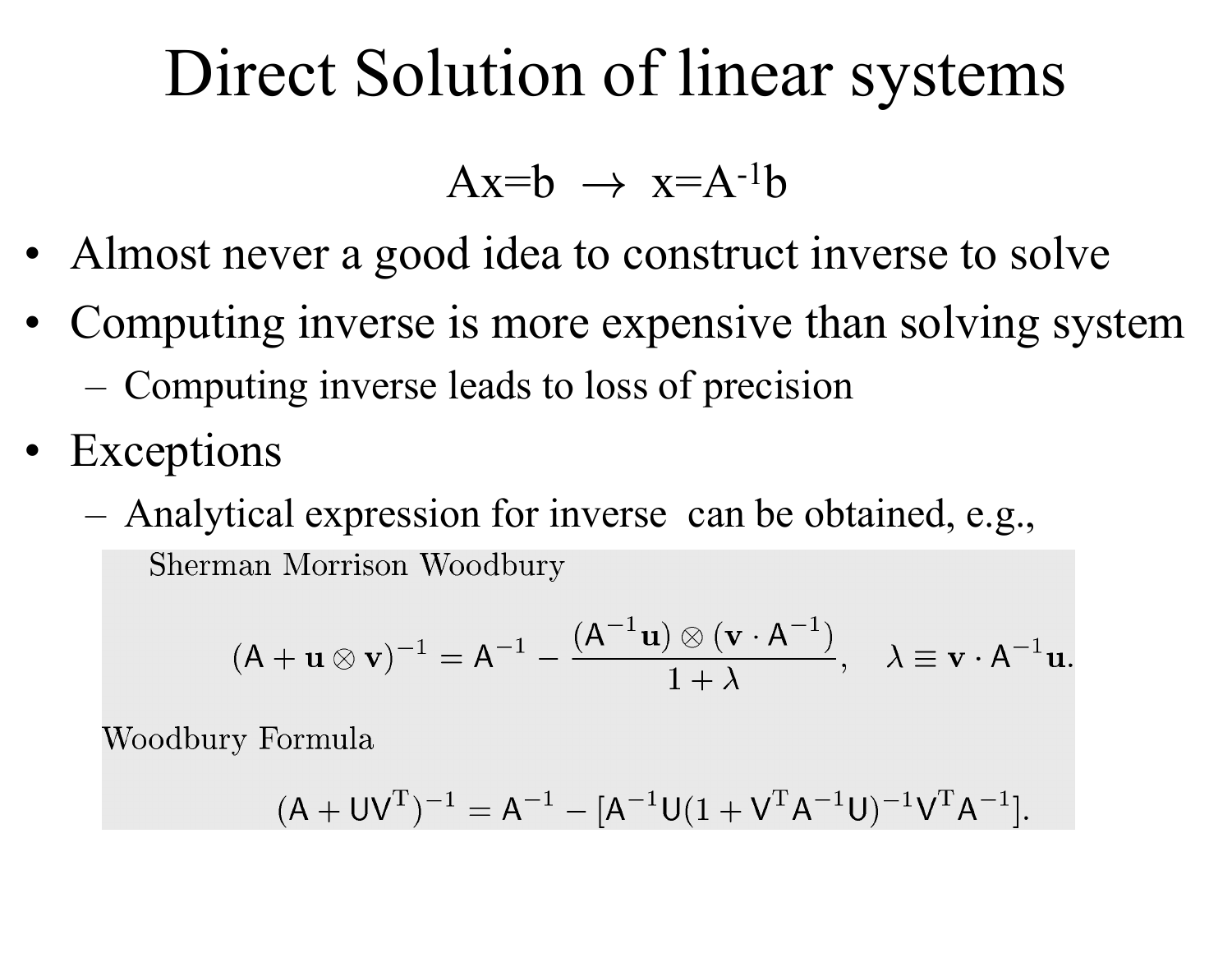### Direct solutions (2)

- Consumer level Use LAPACK or MATLAB, (vectorized, cache-optimized, etc.) -- ATLAS
- For non symmetric matrices use LU decomposition
- LU decomposition  $\simeq N^3/3$  operations
- Backsubstitution *O(N*<sup>2</sup>*)*
- For symmetric matrices use Cholesky decomposition  $\simeq$ *N3/6* operations
- All these methods require storage of the matrix and for dense matrices have memory complexity *O(N2)*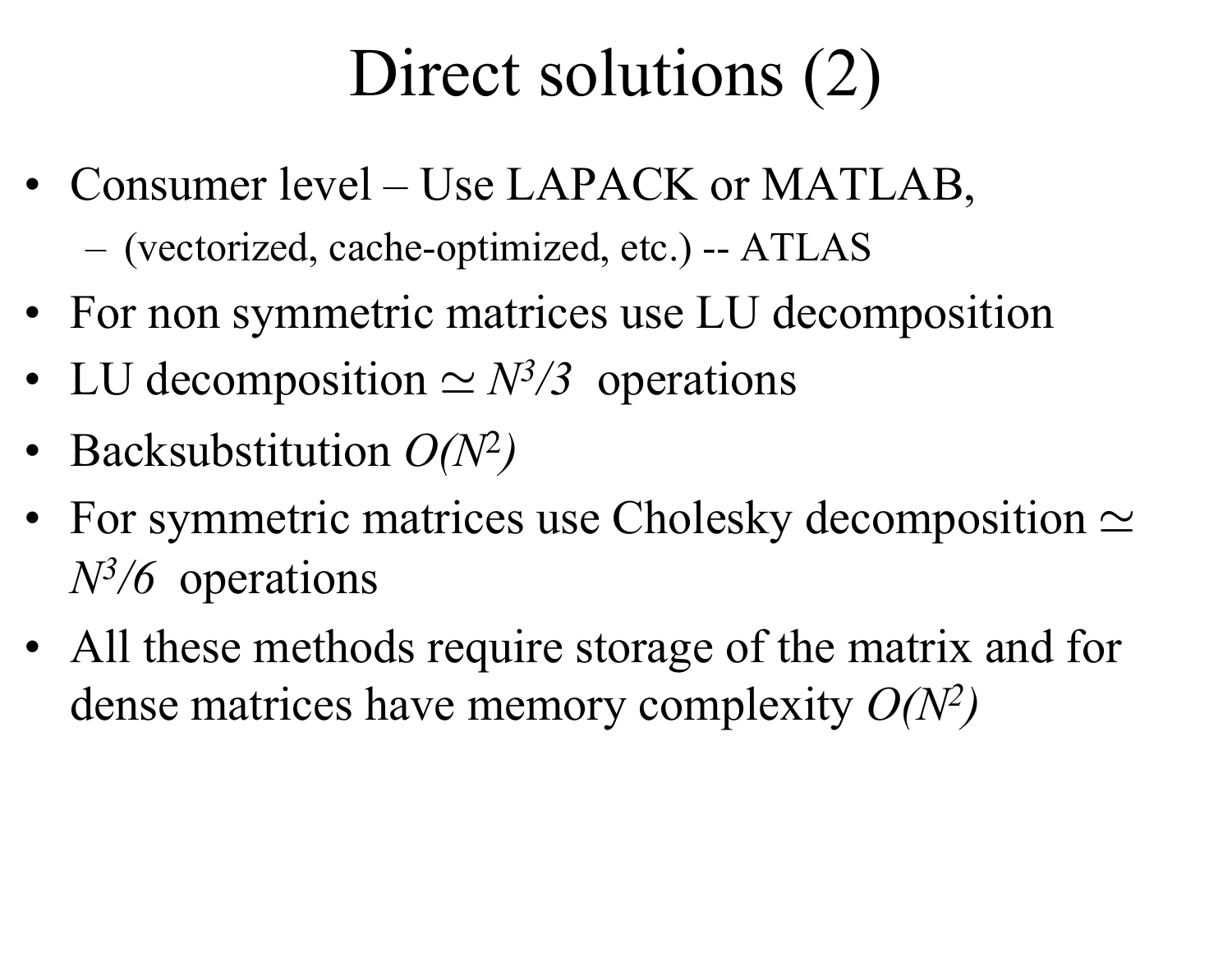### References

- C.T. Kelley, "Iterative methods for Linear and Nonlinear Equations, SIAM, 1995)
- J. Shewchuck, "An Introduction to the Conjugate Gradient Method Without the Agonizing Pain"
- •(downloadable from http://www-2.cs.cmu.edu/~jrs/jrspapers.html)
- • "Templates for the solution of linear systems: Building Blocks and Iterative Methods," Barrett et al, SIAM (downloadable at http://www.netlib.org/linalg/html\_templates/Templates.html )
- Yousef Saad has two good books online *NumericalMethods for Large Eigenvalue Problems Iterative methods for sparse linear systems.* (downloadable at http://www-users.cs.umn.edu/~saad/books.html)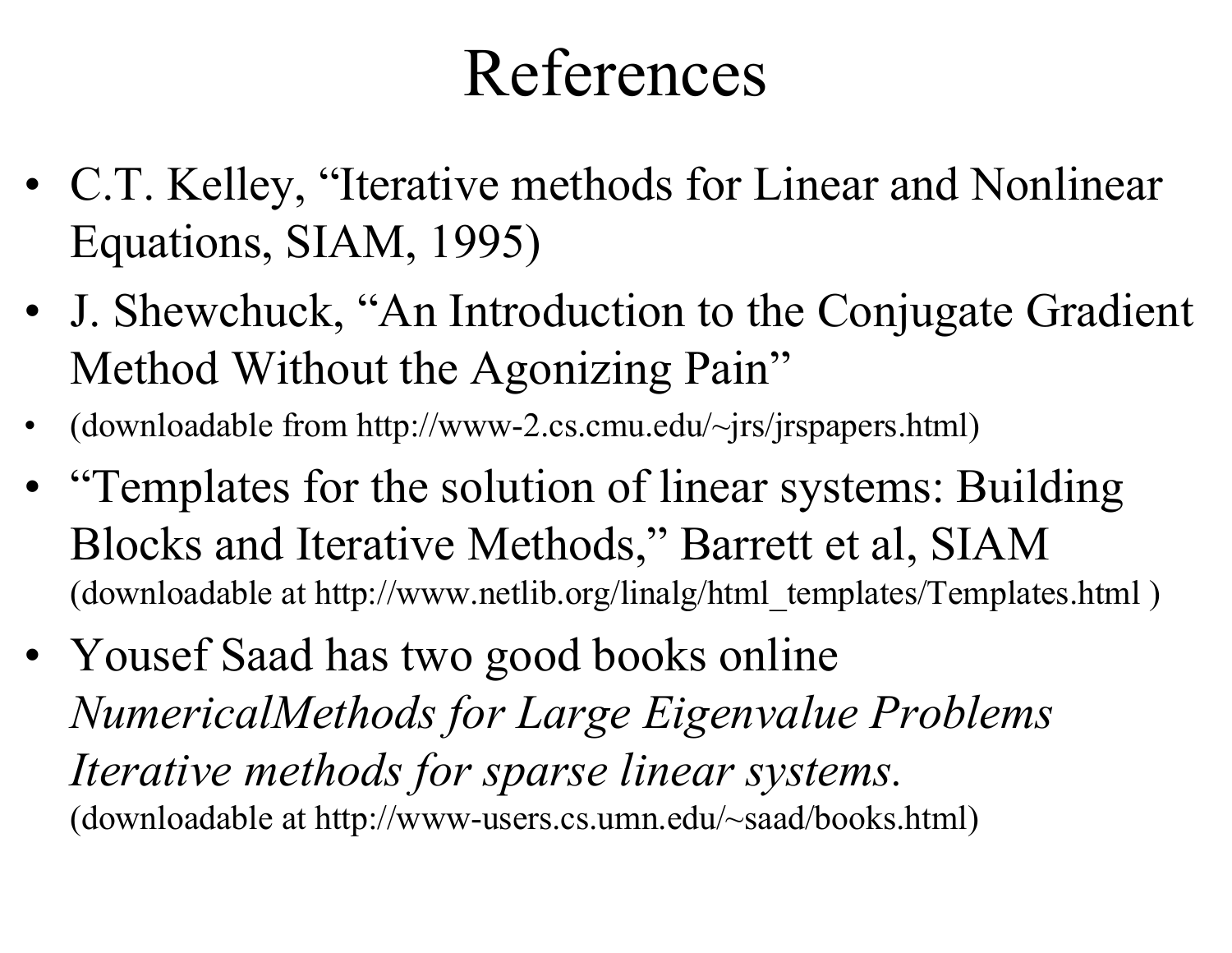#### Iterative Methods: Notation

*Ax =b*

- *A* is a nonsingular *N*  × *N* matrix, *x,b* ∈ *R N*
- *Ax* can be calculated using FMM
- $x^*$  is the solution to be found.  $x^* = A^{-1}b \in R$ *N*
- Definitions

Norm of  $A$  $||A|| = \max_{||x||=1} ||Ax||$ Condition number of A  $\kappa(A) = ||A|| ||A^{-1}||$ Residual  $r = b - Ax$ Error

 $e = x - x^*$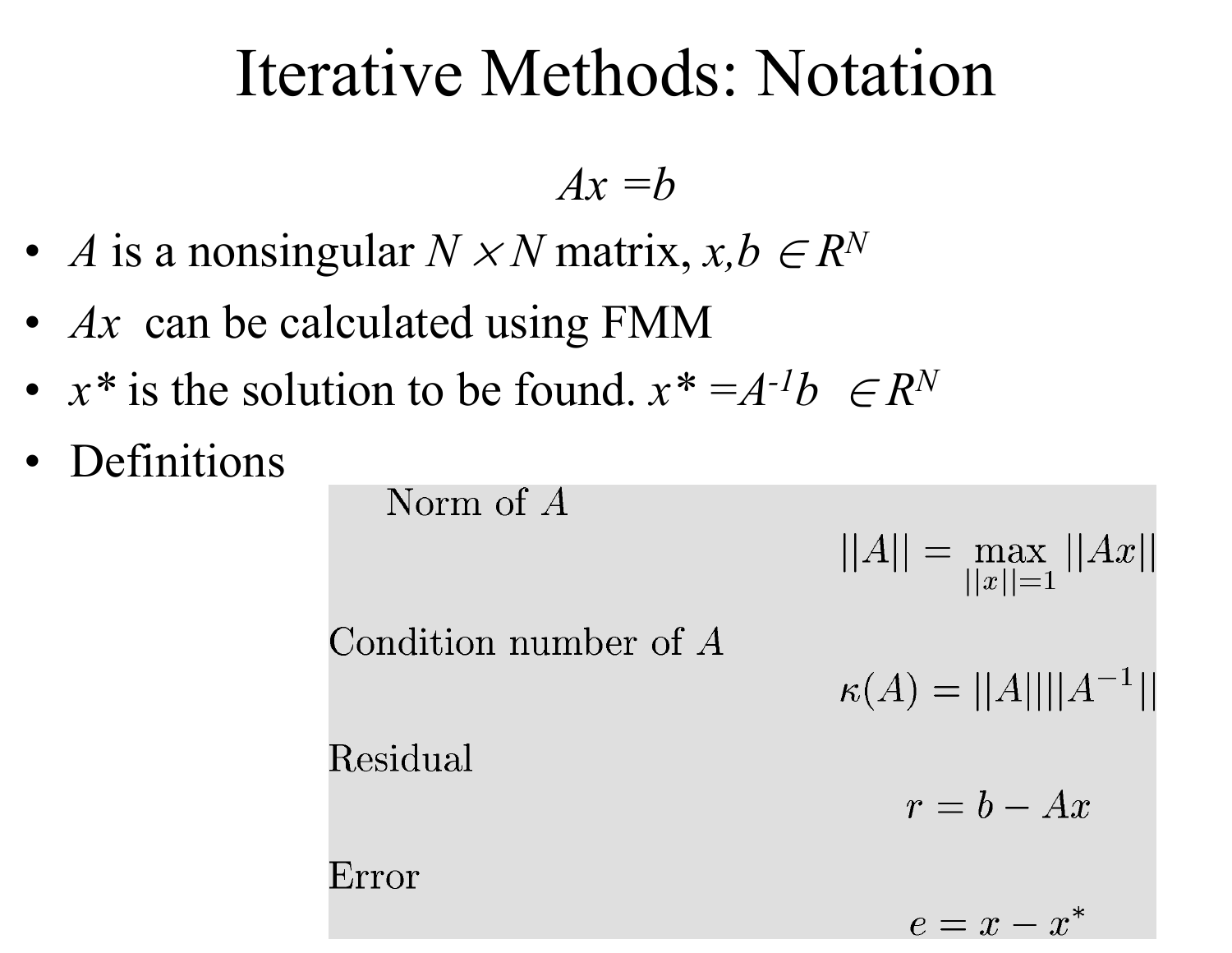### Fixed point iteration

- In fixed point iteration we write *x=Mx*
- If *M* is a contraction (||*M*|| < 1) then following converges Start with guess  $x_0$ 
	- Generate successive estimates  $x_k = M x_{k-1}$
- How to write our equation as a fixed point scheme?

$$
Ax=Ix + (A-I)x = b
$$

 $\bullet$  So,  $I x = (I - A)x + b$ 

- (Richardson iteration)  $x_{k+1} = (I-A)x_k + b$
- For convergence we require || *I−A|| <*  1
- Iteration Matrix *M here is ||I−A||*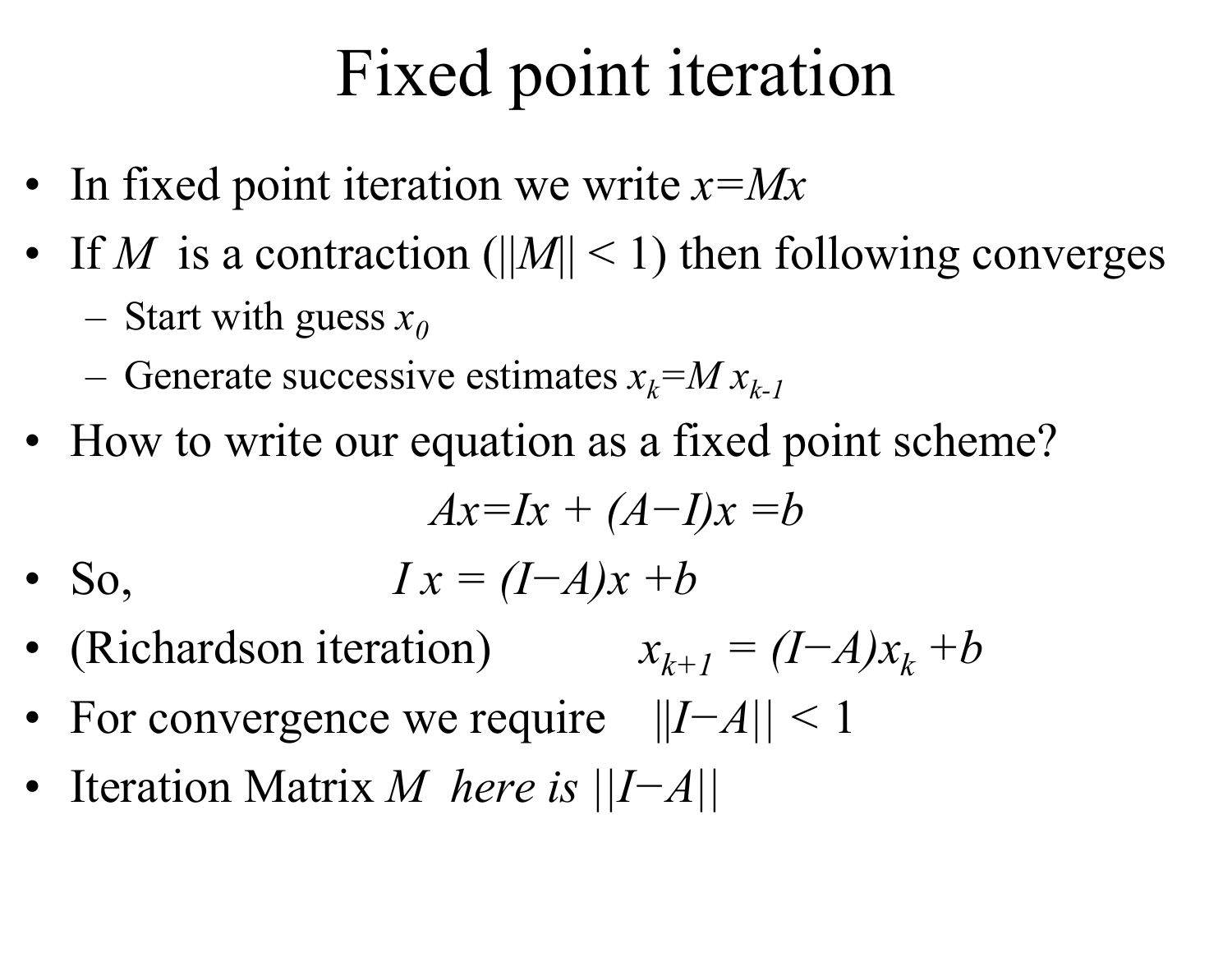### Left Preconditioning

- What if || *I−A|| = or >* 1?
- Let *B* be another matrix.
- Then *BAx=Ix + (BA <sup>−</sup>I)x =Bb*
- $\bullet$  So.  $I x = (I - BA)x + Bb$
- (Richardson iteration)  $x_{k+1} = (I BA)x_k + Bb$
- For convergence we require || *I−BA|| <*  1
- If *B* is simple (e.g., diagonal) this is easy to compute
- Iteration matrix *M* =|| *I−BA||*
- This is left preconditioning
- Can also device right preconditoning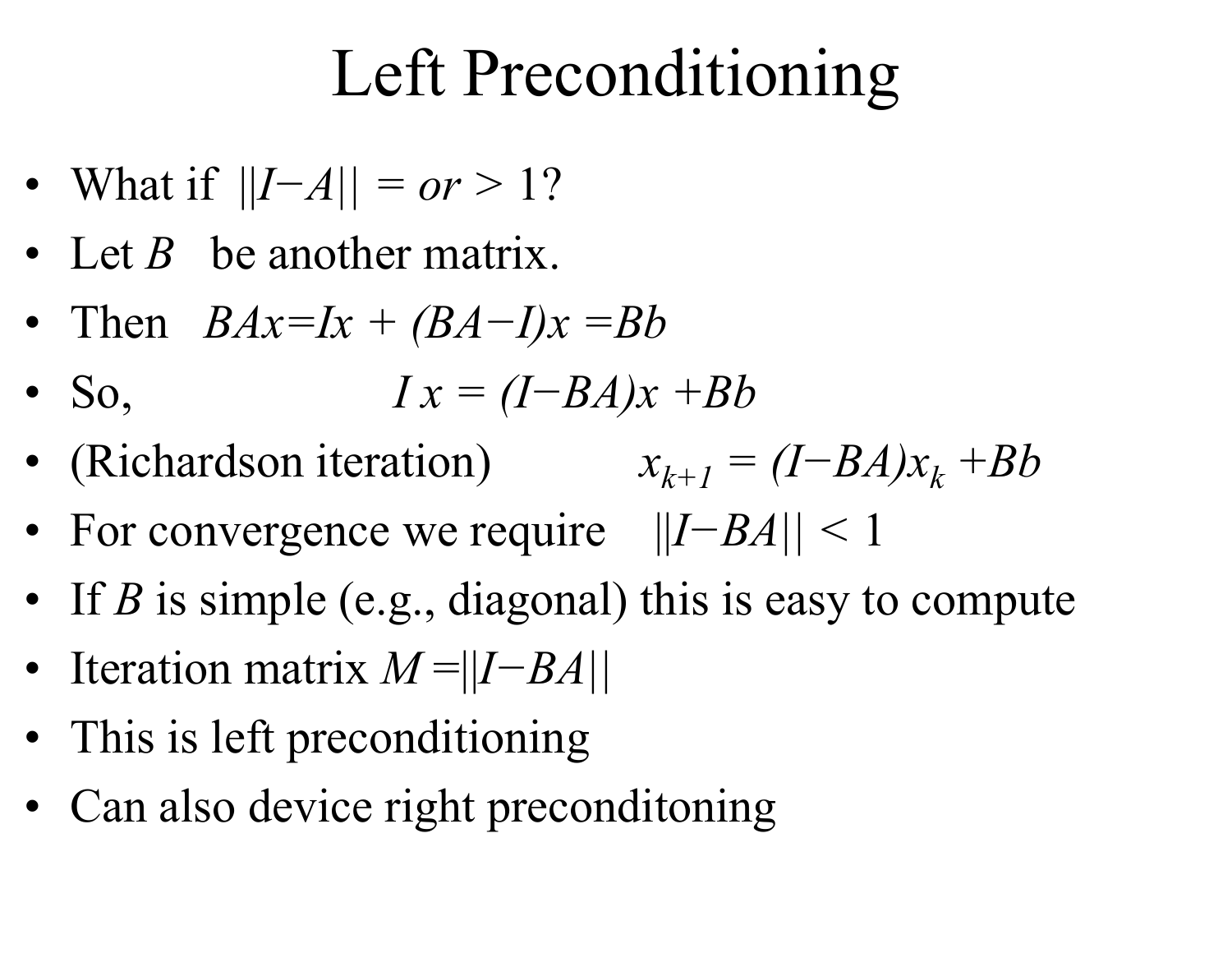### Right Preconditioning

- Let *B* be another matrix.
- Let  $AB^{-1}u=b$  and  $u=Bx$
- •Then  $AB^{-1}(Bx)=b$
- So,  $x_{k+1} = x_k - AB^{-1}u_k + b$
- Compute  $u_{\rm k}$  =B  $x_{\rm k}$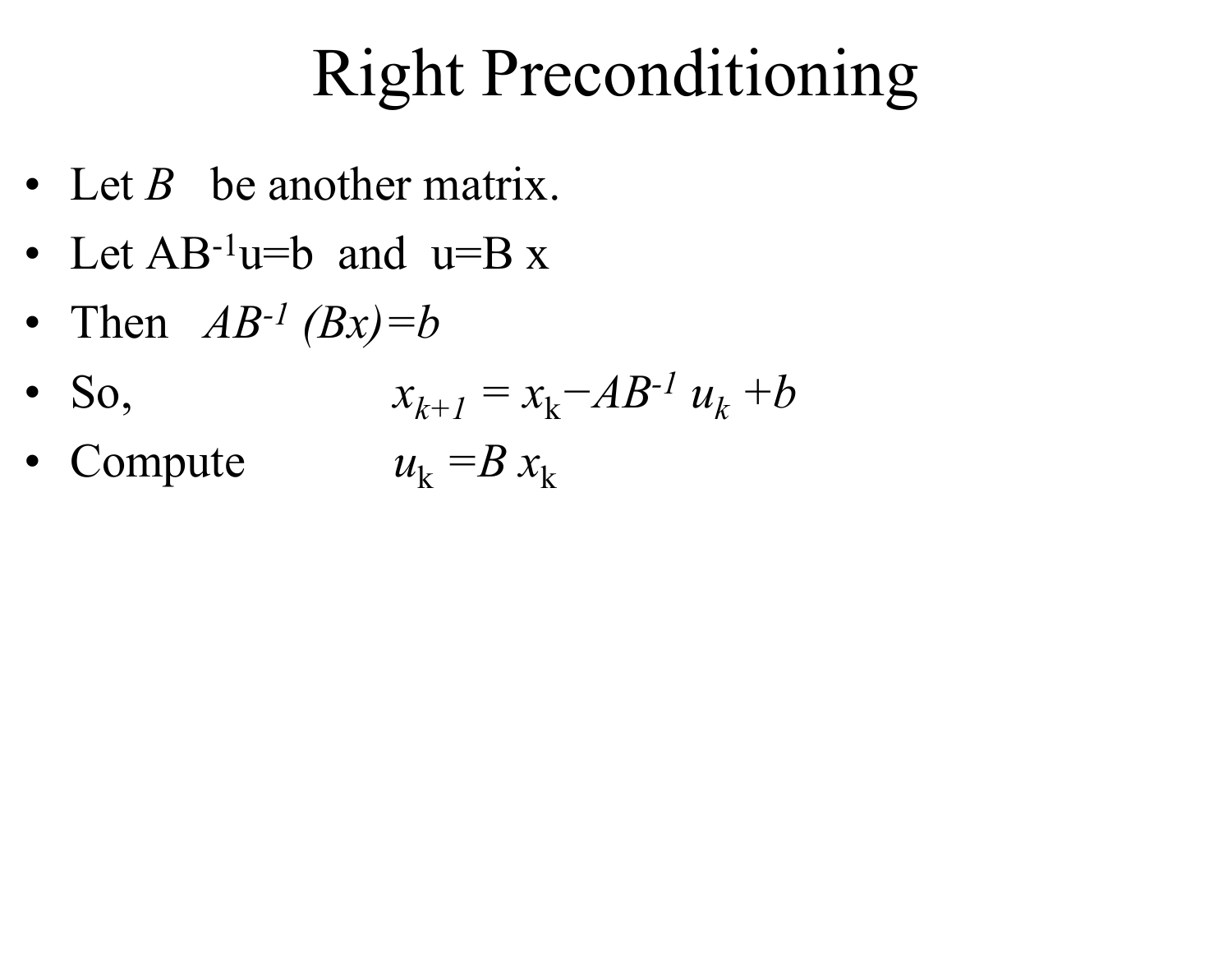### Classical fixed point methods

- Write  $A = A_1 + A_2$
- Then iteration becomes  $x_{k+1} = A_1$ *-1* ( *b*  $- A_2 x_k$ 
	- For convergence  $|A|_I$  $-{}^{l}A_{2}$ || < 1
	- $A$ <sub>1</sub> *-1* should be easy to compute
	- In addition the FMM should be used to compute  $A_2x_k$
- Jacobi iteration  $A_I = D$  *A*  $A_2 = L + U$ 
	- $A_I^{-1}$  is easy to compute (1/ entries along diagonal)
	- This is easy to compute with the FMM

$$
- \text{ At element level } \quad (x_{k+1})_i = a_{ii}^{-1} \left( b_i - \sum_{j \neq i} a_{ij}(x_k)_j \right)
$$

• Other classical iterations (Gauss-Seidel, SOR, etc. are harder to write in a way that FMM can be used).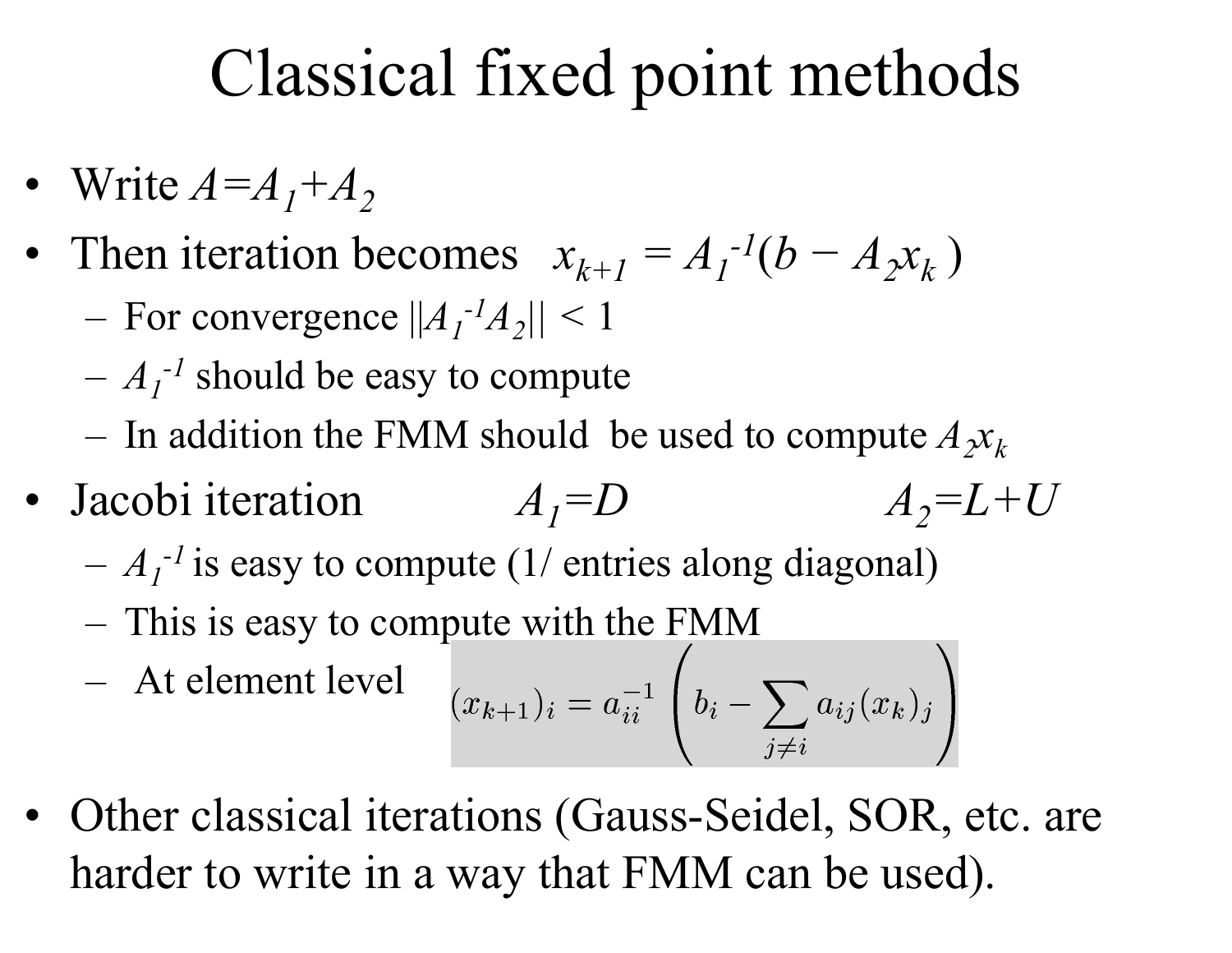### Krylov methods

- Different class of methods
- •Do not involve an iteration matrix
- Motivation: Say in functional space we are at a point *x0*and we want to reach the solution *x*\*
- Can do it by taking steps along some directions
- Method of steepest descent
- Define function *f(x)*
- So minimum of  $f(x)$  is attained at  $\nabla f(x)=0$

$$
\nabla f = \frac{1}{2} \left( A + A^t \right) x - b = 0
$$
  

$$
\frac{1}{2} \left( A + A^t \right) x = b \quad \text{or} \quad Ax = b
$$

for symmetric  $A$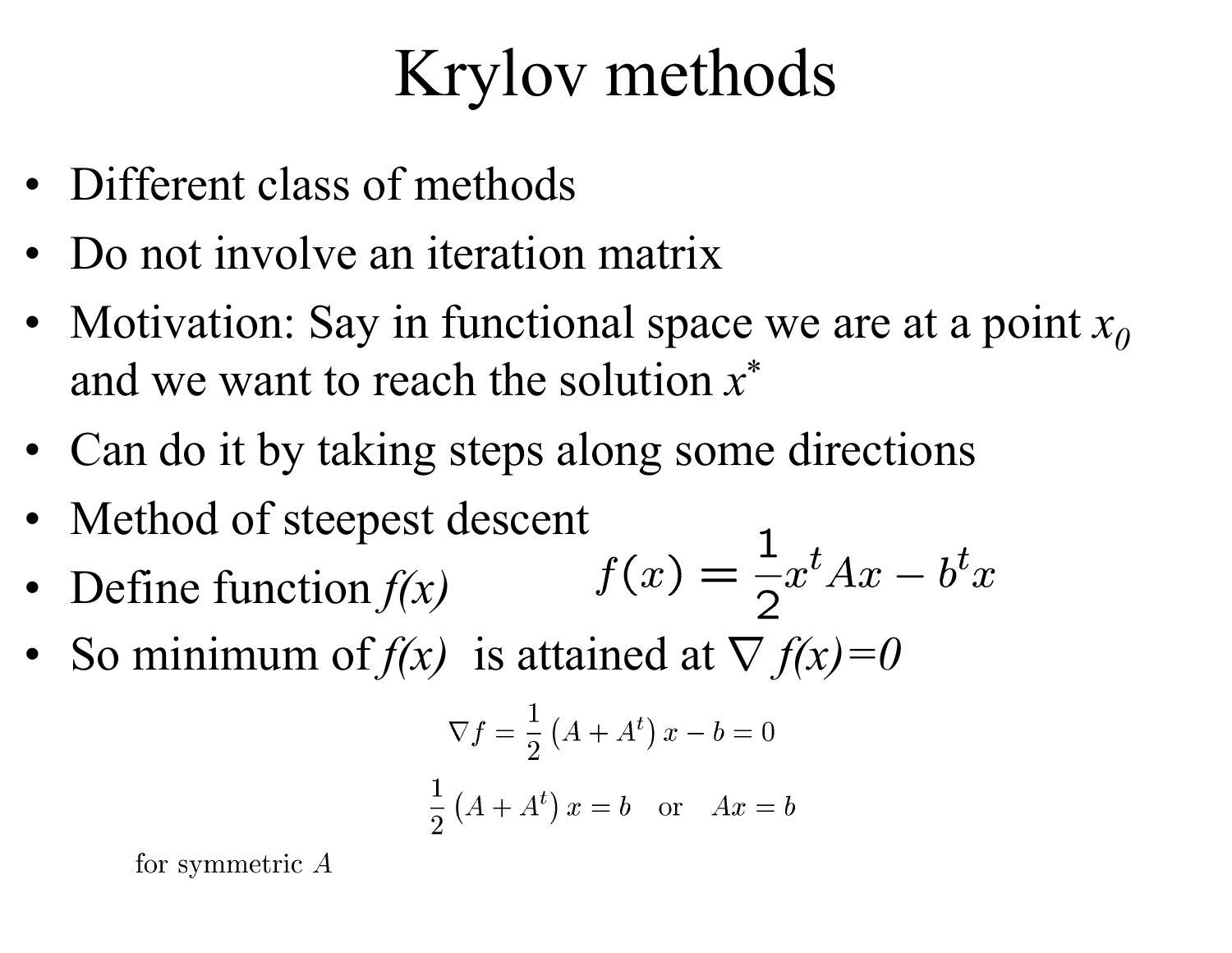#### Steepest descent

- So finding minimizer of the quadratic form gives a solution
- •Start at guess  $x_0$ , take a step along  $-\nabla f(x_0)$

$$
\nabla f(x_0) = Ax_0 - b = -r_0
$$

$$
x_1 = x_0 + \alpha r_0
$$

- How big should the step  $\alpha$  be?
- We can find  $\alpha$  that minimizes  $f(x_0 + \alpha r_0)$

$$
\frac{d}{d\alpha} f(x_0 + \alpha r_0) = r_0 \cdot \nabla f|_{x = x_0 + \alpha r_0}
$$

- So if  $\alpha$  should be chosen so that  $r_0$  is orthogonal to  $\nabla f$
- $\alpha = \frac{r_0^t r_0}{r_0^t A r_0}$  Can show•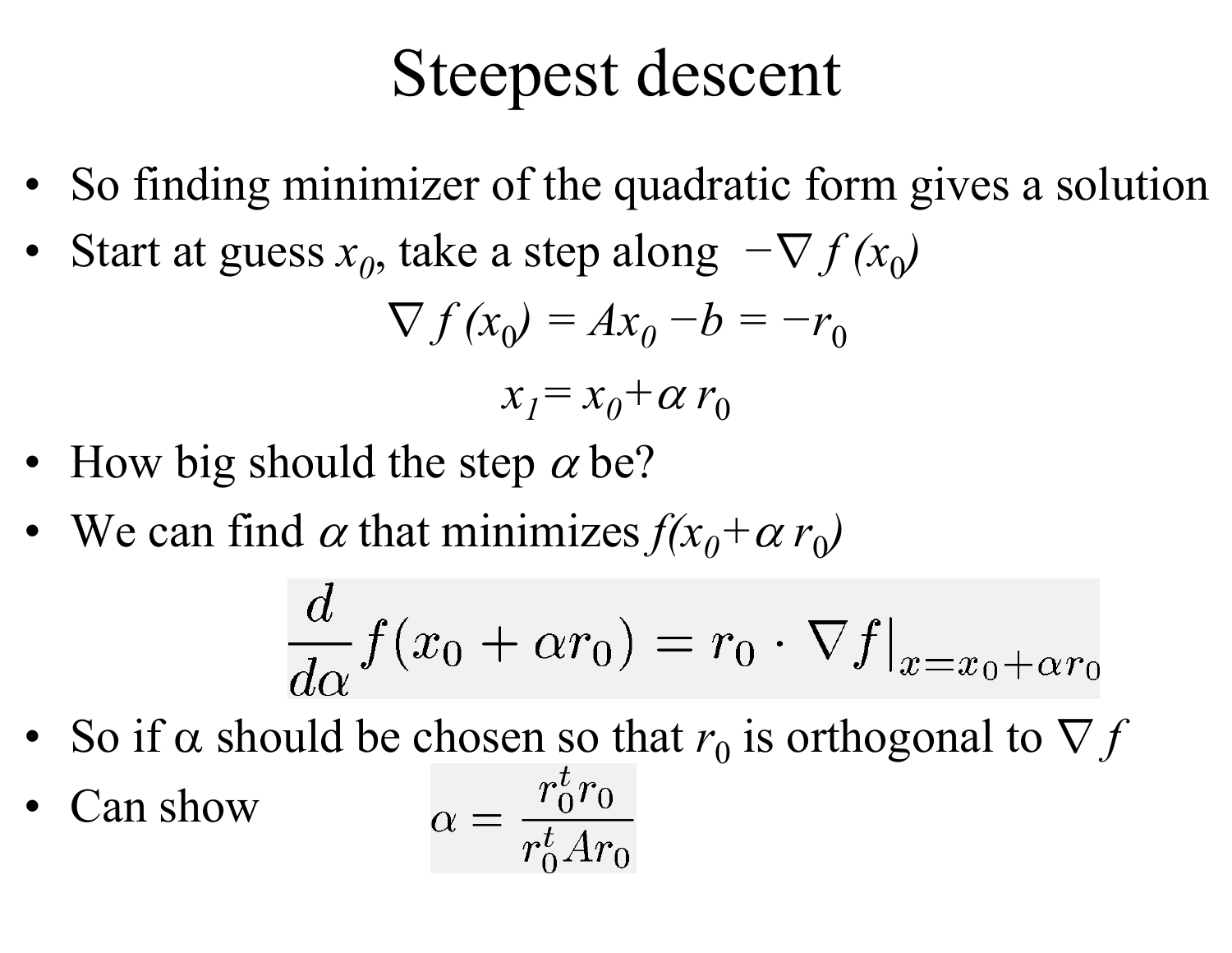### Steepest Descent method

- Putting things together
- • Requires two matrix vector products with *A* per iteration
- •Can reduce one
- •Can convert last equation to

*ri+1=r i−* $-\alpha_i Ar_i$ 

- •only need calculate *Ar i*
- •What about convergence?
- •Can show at *k*th iteration

$$
|e_k||_A \le \left(\frac{\kappa(A) - 1}{\kappa(A) + 1}\right)^k ||e_0||_A \quad \text{where} \quad \kappa(A) = \lambda
$$

 $r_{(i)} = b - Ax_{(i)},$ 

$$
\alpha_{(i)} = \frac{r_{(i)}^T r_{(i)}}{r_{(i)}^T A r_{(i)}},
$$

$$
\alpha_{(i+1)} = x_{(i)} + \alpha_{(i)} r_{(i)}.
$$

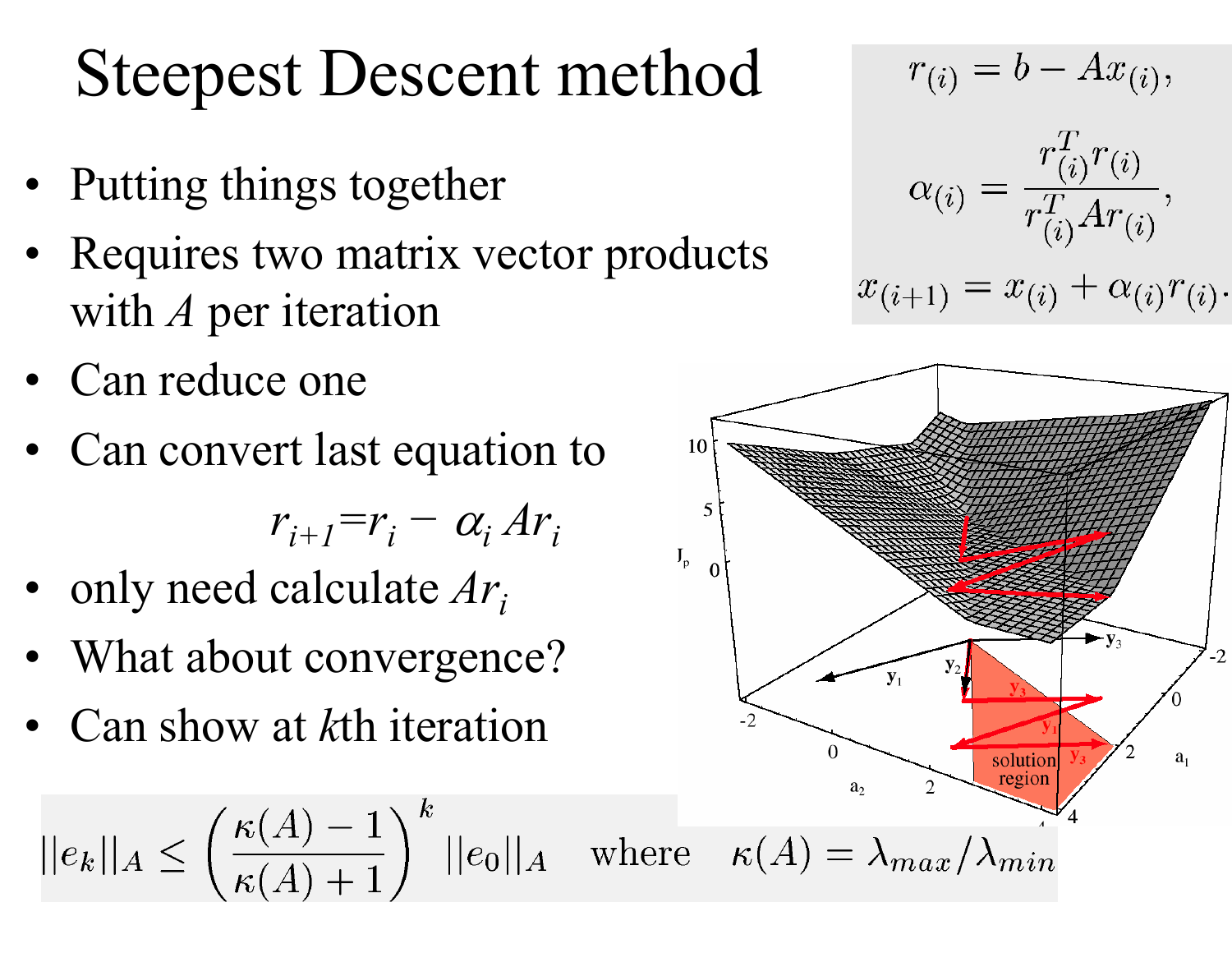## Conjugate Gradient

- Instead of minimizing each time along gradient, choose a set of basis directions to minimize along
- Choose these directions to be from the Krylov subspace
- •Definition: Krylov subspace  $\mathcal{K}_k = \text{span}(r_0, Ar_0, \dots, A^{k-1}r_0)$
- Definition: Energy or A-norm of a vector  $||x||_A = (x^t A x)^{1/2}$
- Idea of conjugate gradient method
	- Generate Krylov subspace directions, and take a step that minimizes the *A* norm of the residual along this direction
- Let search direction be at step  $k+1$  be  $d_{k+1}$
- We require *f(x k* $+\alpha_{k+1} d_{k+1}$  is minimized along direction
- Conjugacy property  $d_{k+1}A\mathcal{K}^k=0$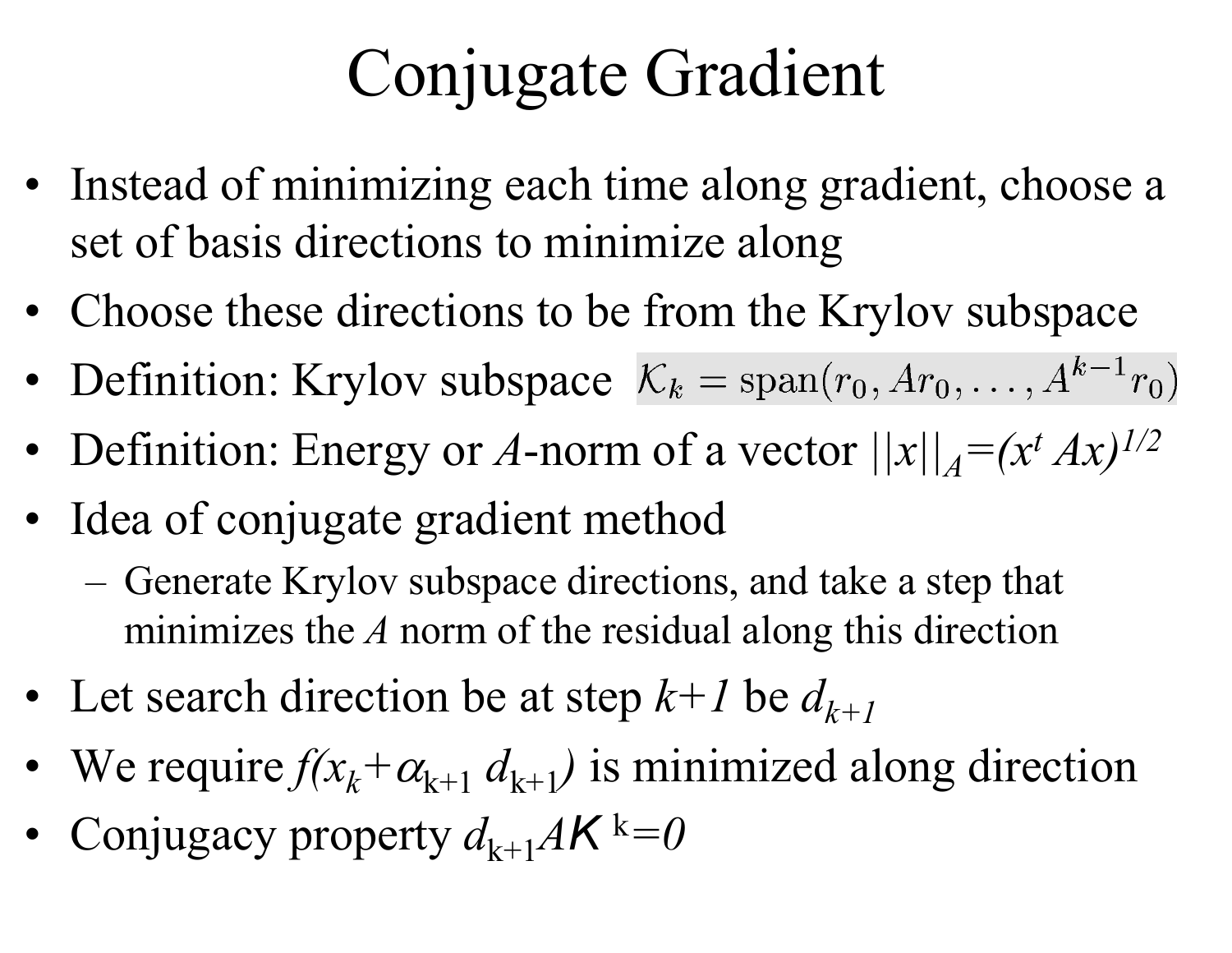# CG Algorithm

- Each iteration requires computation of one matrix vector product *Adi*
- Guaranteed to converge after *N* iterations (for exact arithmetic)
- So FMM guaranteed to solve equations in  $O(N^2)$  time
- Method does not require storage of any of the Krylov basis vectors
- Trivial to add preconditioning
- •Implemented in Matlab as **pcg**

$$
d_{(0)} = r_{(0)} = b - Ax_{(0)},
$$
  
\n
$$
\alpha_{(i)} = \frac{r_{(i)}^T r_{(i)}}{d_{(i)}^T Ad_{(i)}} \qquad (i)
$$
  
\n
$$
x_{(i+1)} = x_{(i)} + \alpha_{(i)} d_{(i)},
$$
  
\n
$$
r_{(i+1)} = r_{(i)} - \alpha_{(i)} Ad_{(i)},
$$
  
\n
$$
\beta_{(i+1)} = \frac{r_{(i+1)}^T r_{(i+1)}}{r_{(i)}^T r_{(i)}},
$$

$$
d_{(i+1)} = r_{(i+1)} + \beta_{(i+1)} d_{(i)}.
$$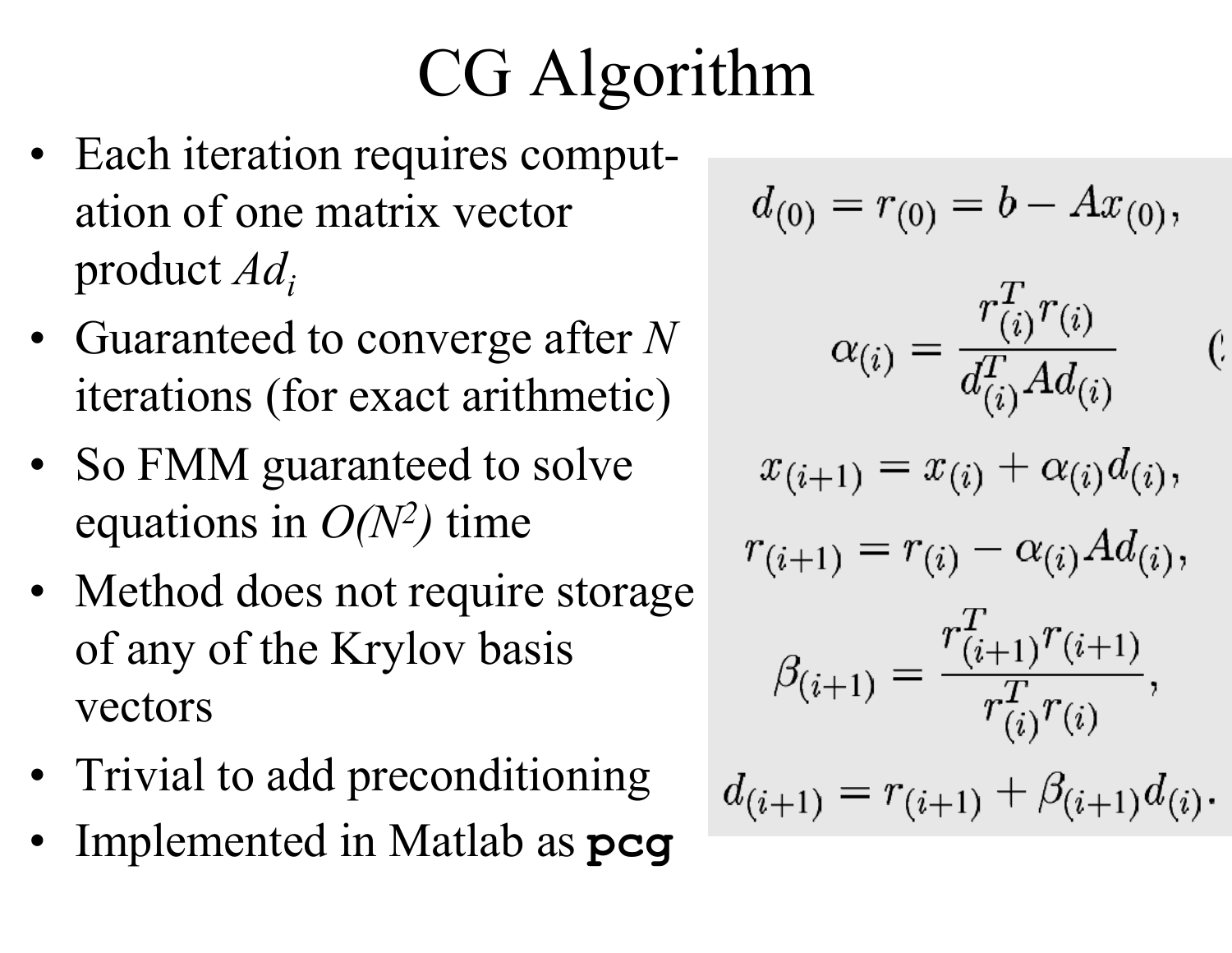## Convergence of CG

- If there are *k* distinct eigenvalues of *A*, then CG converges in at most *k* iterations to the exact solution (in exact arithmetic)
- Usually we go to  $||b Ax_k||_2 \leq \eta ||b||_2$

$$
||x_* - x_m||_A \le 2\left[\frac{\sqrt{\kappa} - 1}{\sqrt{\kappa} + 1}\right]^m ||x_* - x_0||_A.
$$

• Converges quickly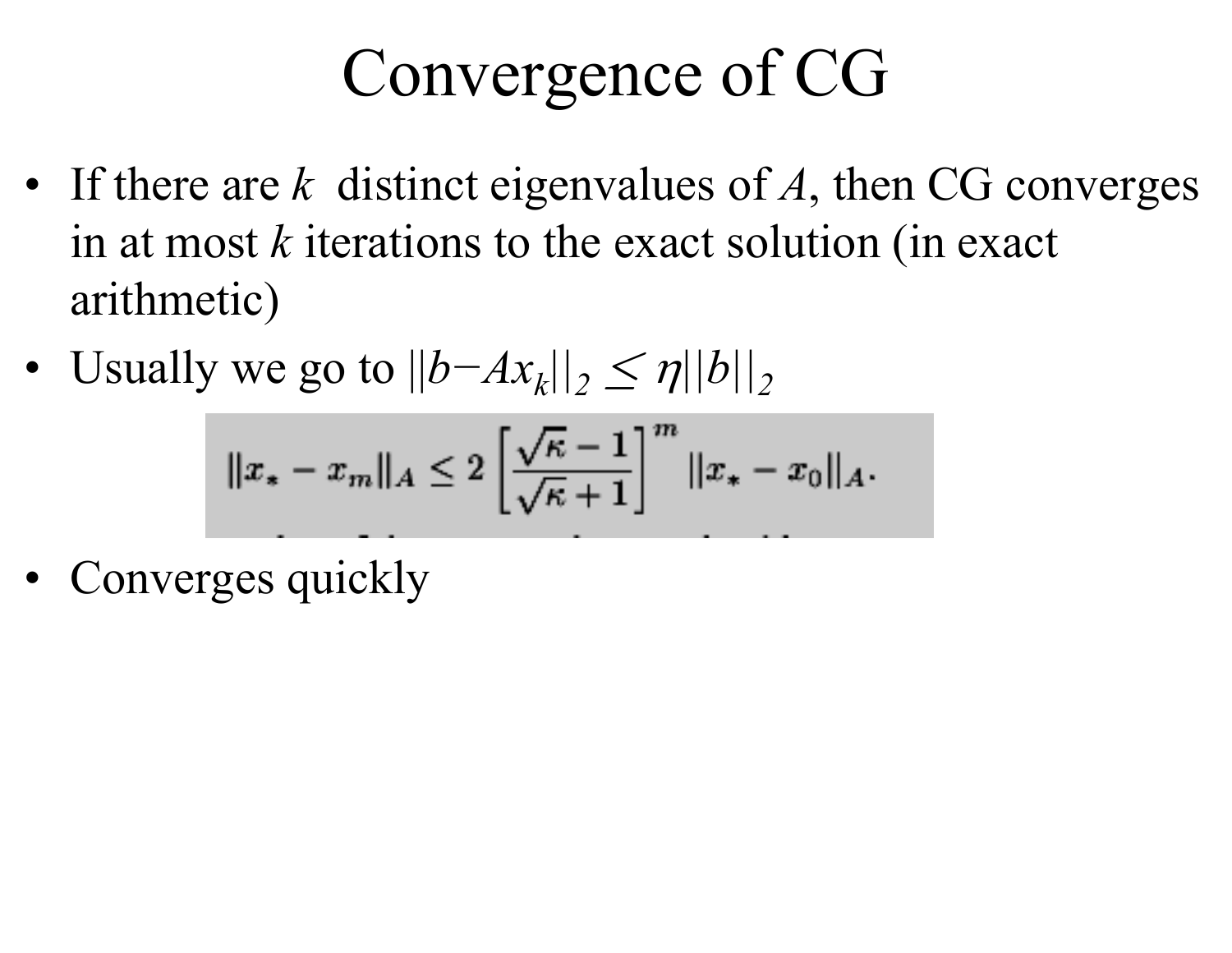### Non symmetric matrices

- Can't apply CG to nonsymmetric matrices
- • One simple solution – CGNR j
	- convert system to a symmetric system

*AtAx=At b*

- However we will need two matrix vector multiplies per iteration
- Also, if *A* is poorly conditioned then *A t A* is even more poorly conditioned (condition number is squared)
- However the method requires no storage of Krylov basis.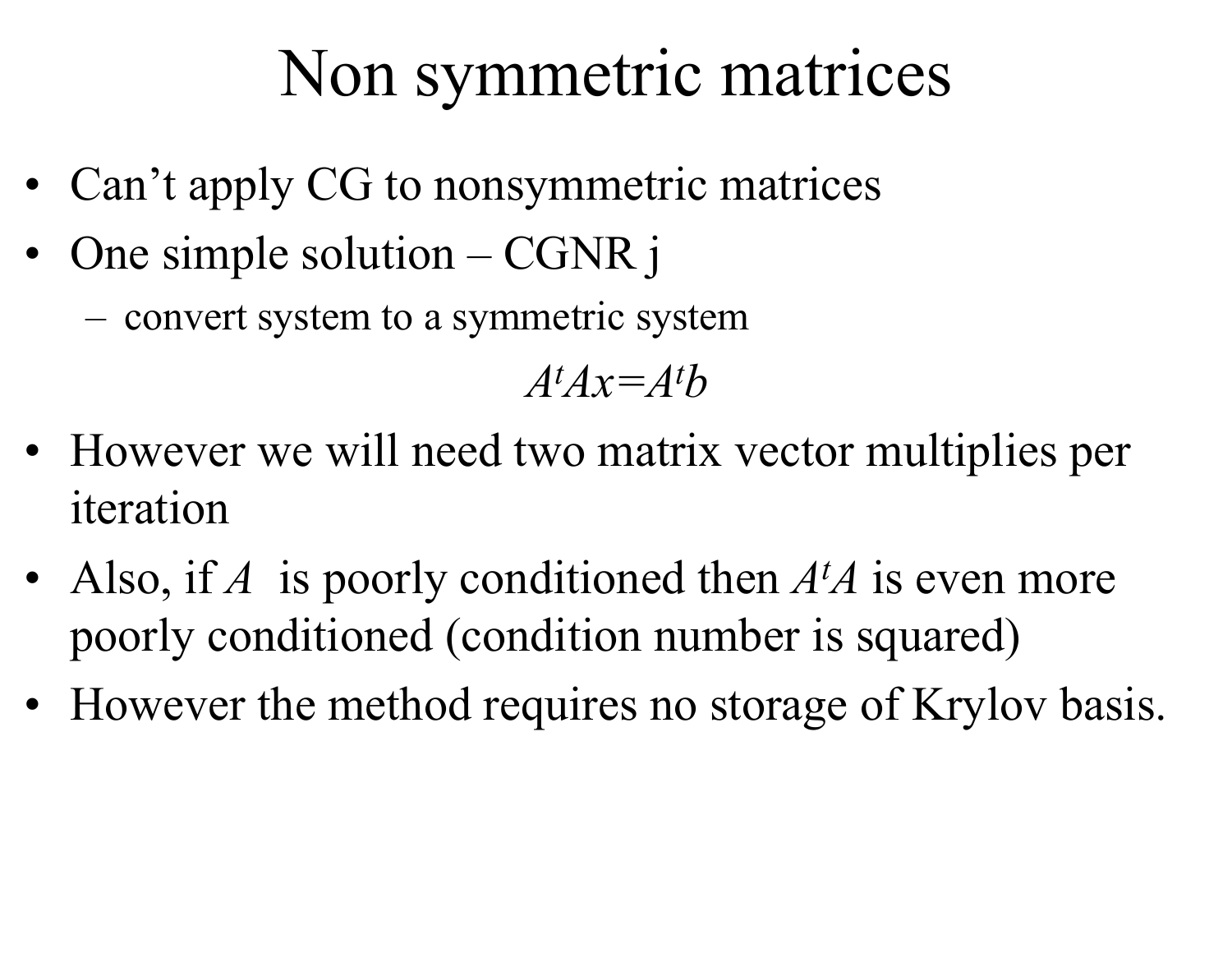## GMRES

- Instead of requiring minimization along conjugate direction, minimize residual in a subspace
- Krylov subspace
- Require *x* to minimize ||*b−Ax||2* ∀ *<sup>x</sup>*in *<sup>x</sup>*<sup>0</sup> *<sup>+</sup>K* <sup>k</sup>
- •Construct basis

$$
w^{(i)} = Av^{(i)}
$$
  
for  $k = 1, ..., i$   

$$
w^{(i)} = w^{(i)} - (w^{(i)}, v^{(k)})v^{(k)}
$$
  
end  

$$
v^{(i+1)} = w^{(i)}/||w^{(i)||}
$$

- Then require that each satisfies minimum
- Can be done by simple minimization
- Implemented as a black-box in Matlab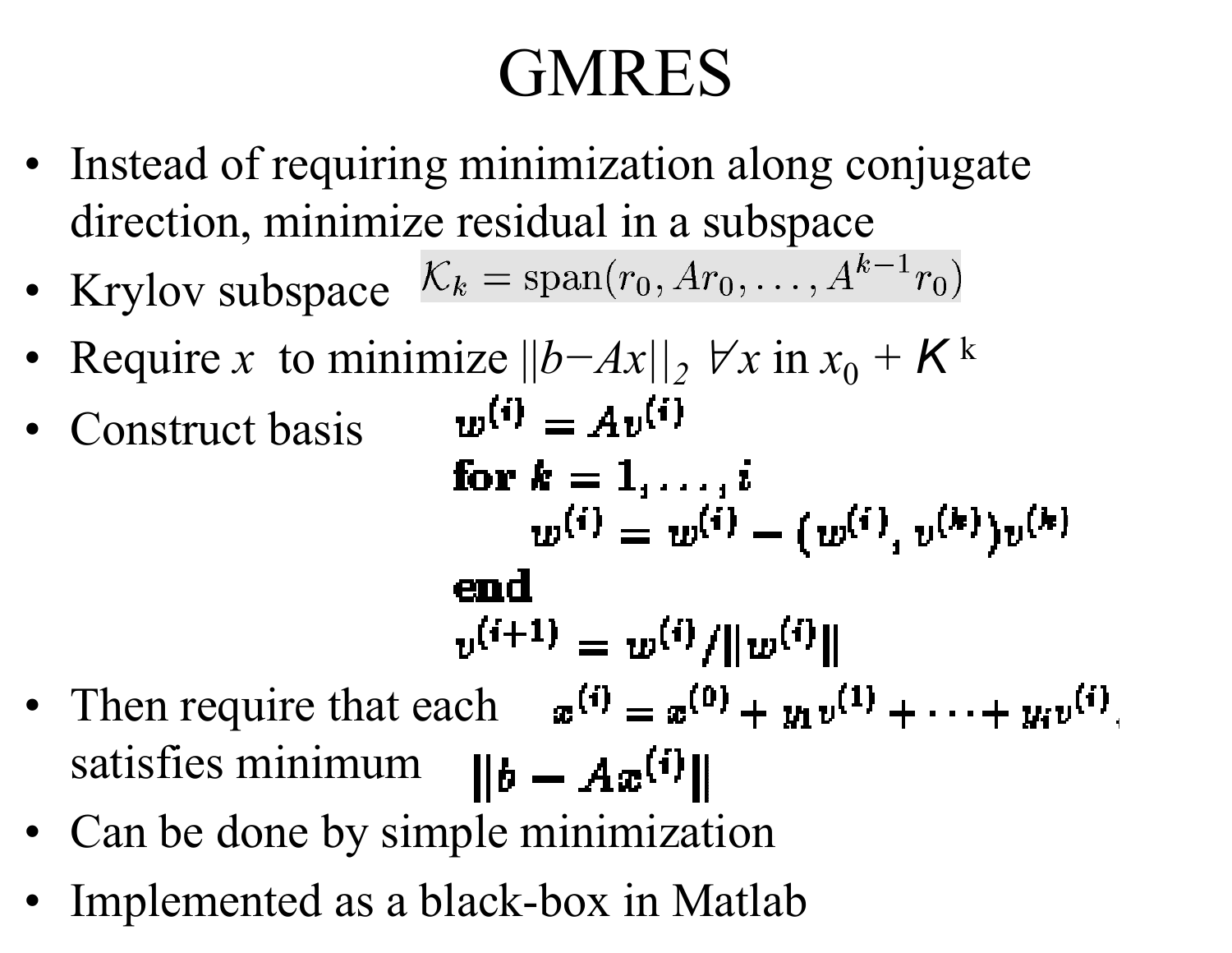### Bi Conjugate methods

- Since *A* is non symmetric, *A* t and *A* have different eigenvalues and eigenvectors
- Form the Krylov basis of *A* t for some vector *g* (usually equal to  $r_0$ )
- Minimize successively along directions so that  $p_k A d_l = 0$
- Storage cost is lower ... Bi-CGSTAB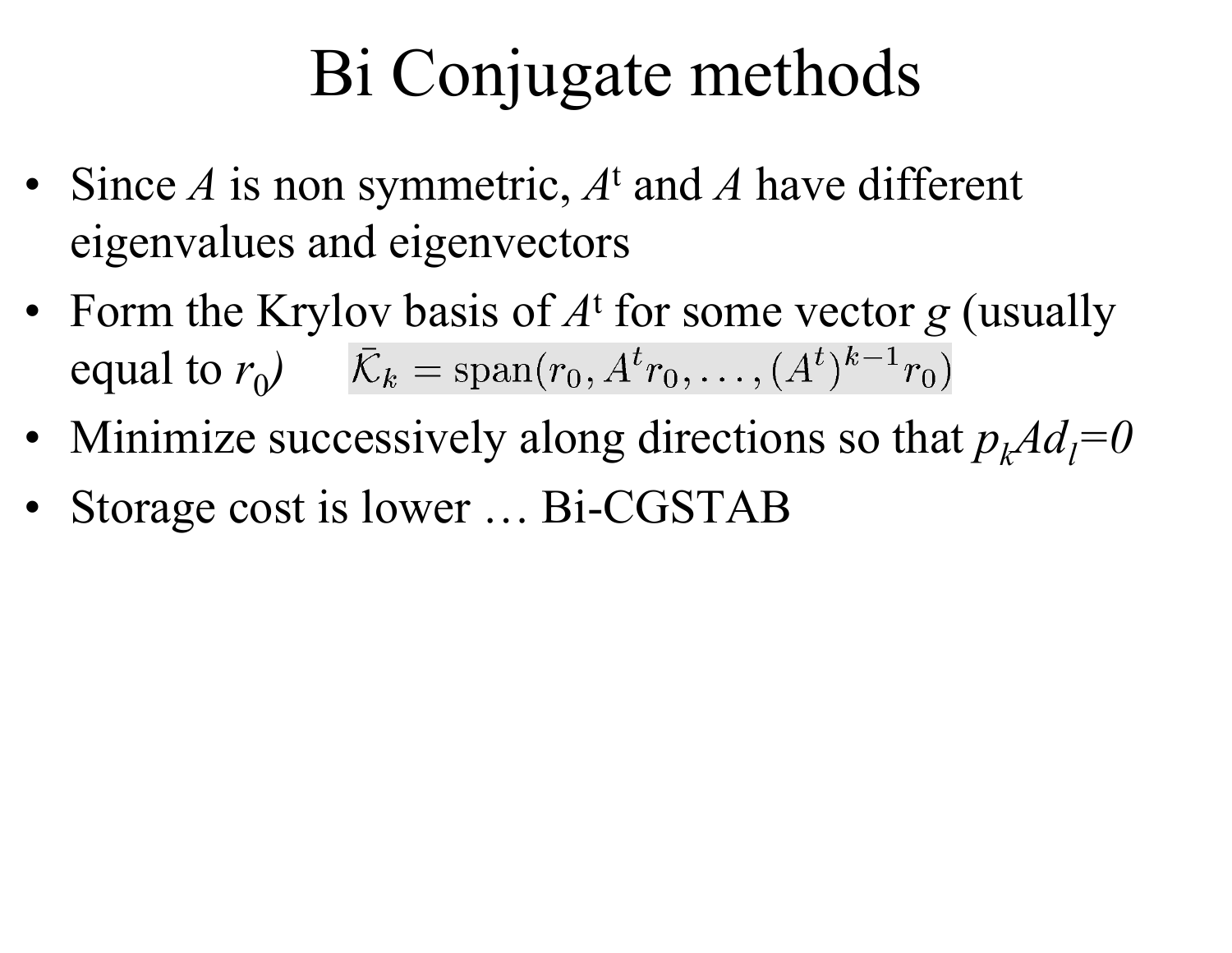### Eigenvalue problems: Power Iteration

- Computes the dominant eigen value and eigen vector of a given matrix  $A$ .
- $\bullet x_k = Ax_{k-1}$  converges to the dominant eigen vector  $v_1$
- Ratio of values of given component of  $x_k$  from one iteration to next converges to the dominant eigen value  $\lambda_1$ .
- If two eigen values are equal may converge to a linear combination of the corresponding eigen vectors.
- To prevent overflow or underflow use Normalized power iteration.  $x_k = Ax_{k-1}$   $x_k = x_k / ||x_k||_{\infty}$ .
- Can do power iteration with shift to increase convergence rate.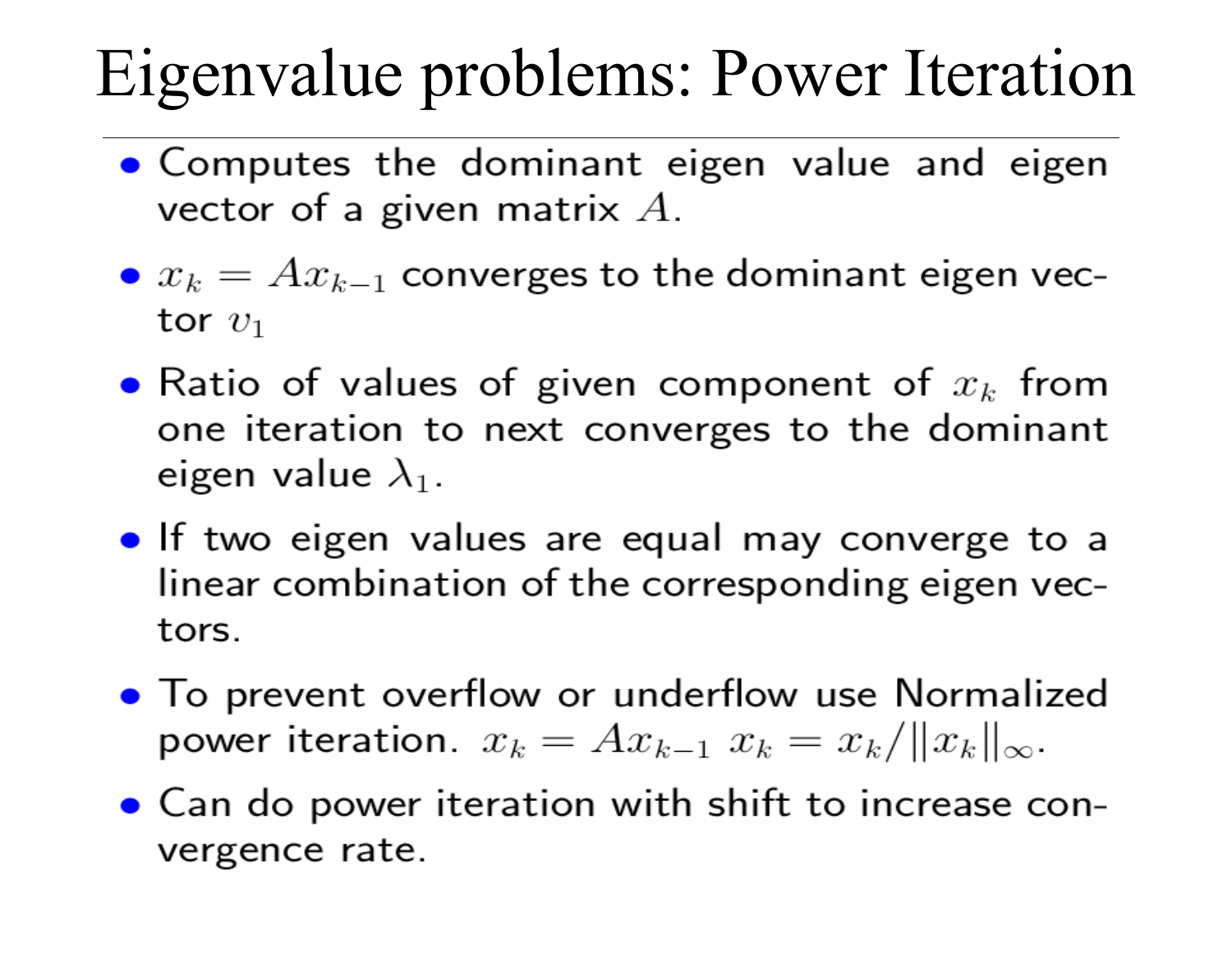#### Research: Preconditioning for the FMM

- In all these methods (especially at the large sizes where the FMM is used), iterative methods are slowly convergent
- Unless iteration converges relatively quickly (less than 100 iterations), it may not be practically useful
- Condition number is important in quantifying convergence Project for estimating condition number
- Most preconditioners were invented to speed up sparse matrix computations
- Take O(N<sup>2</sup>) time for dense matrices (or too slow)
- Goal: Fashion good preconditioners for the FMM